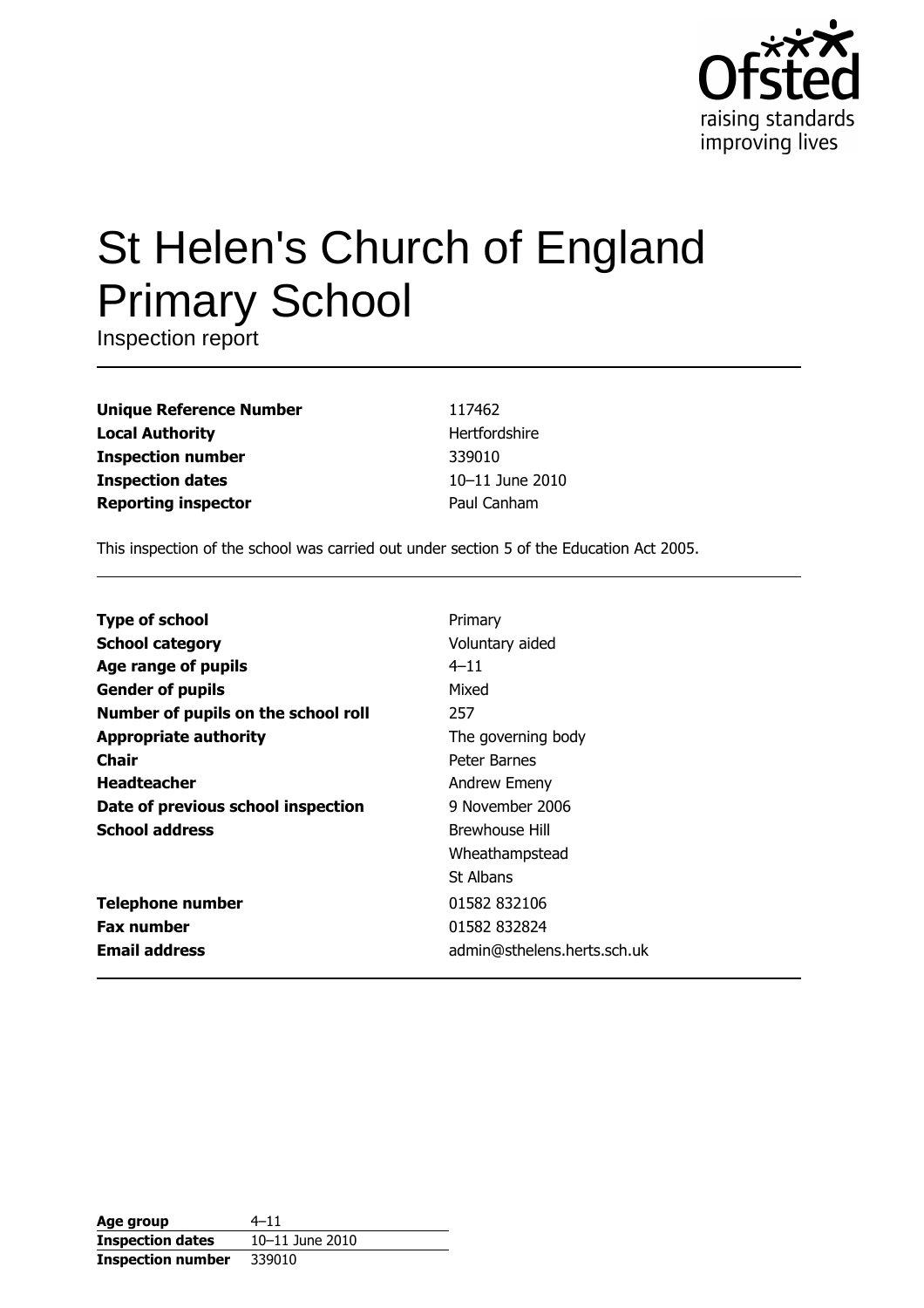The Office for Standards in Education, Children's Services and Skills (Ofsted) regulates and inspects to achieve excellence in the care of children and young people, and in education and skills for learners of all ages. It regulates and inspects childcare and children's social care, and inspects the Children and Family Court Advisory Support Service (Cafcass), schools, colleges, initial teacher training, work-based learning and skills training, adult and community learning, and education and training in prisons and other secure establishments. It rates council children's services, and inspects services for looked after children, safequarding and child protection.

Further copies of this report are obtainable from the school. Under the Education Act 2005, the school must provide a copy of this report free of charge to certain categories of people. A charge not exceeding the full cost of reproduction may be made for any other copies supplied.

If you would like a copy of this document in a different format, such as large print or Braille, please telephone 08456 404045, or email enquiries@ofsted.gov.uk.

You may copy all or parts of this document for non-commercial educational purposes, as long as you give details of the source and date of publication and do not alter the documentation in any way.

Royal Exchange Buildings St Ann's Square Manchester M2 7LA T: 08456 404045 Textphone: 0161 618 8524 E: enquiries@ofsted.gov.uk W: www.ofsted.gov.uk © Crown copyright 2010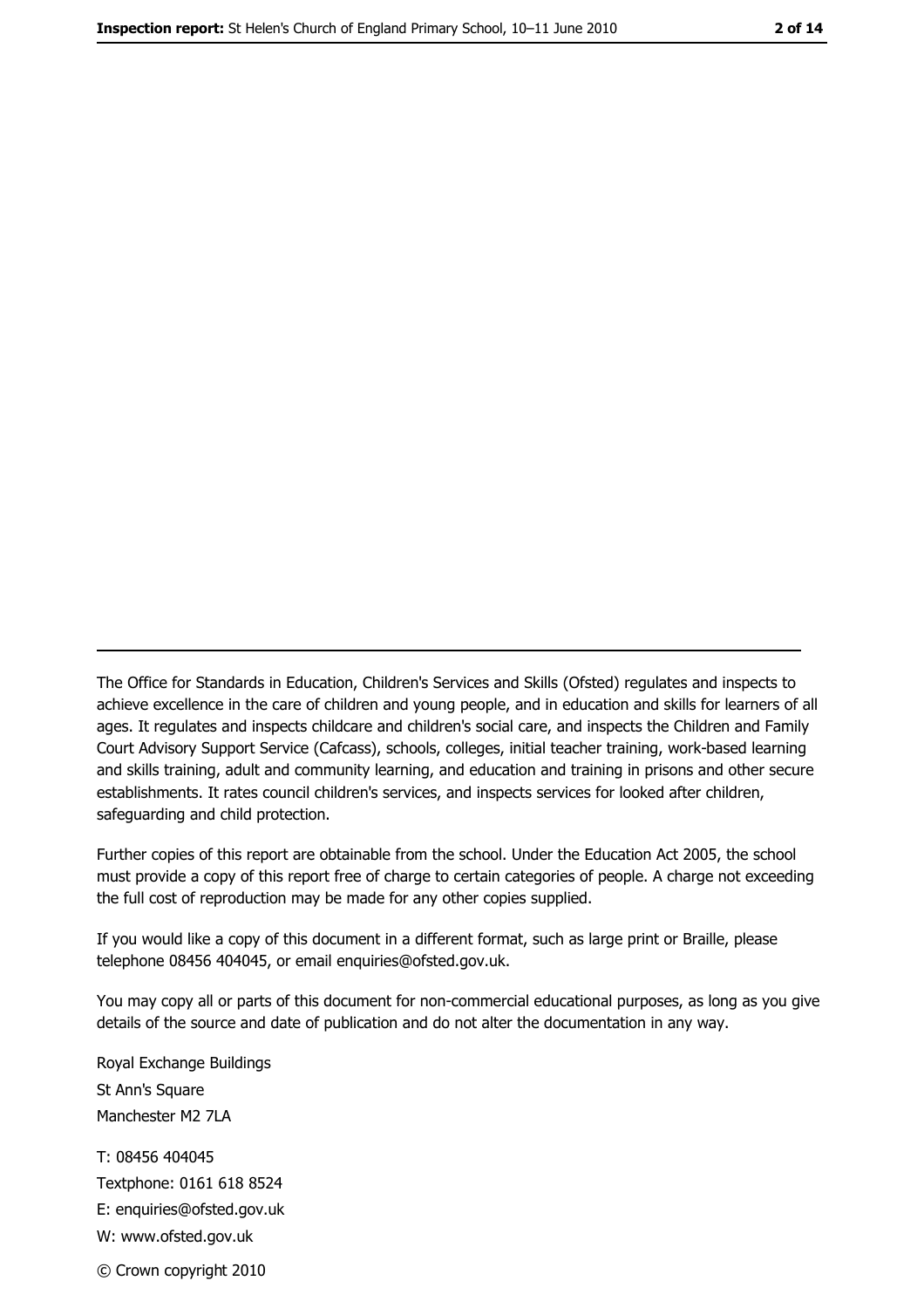# **Introduction**

This inspection was carried out by three additional inspectors. The inspectors visited 18 lessons, observed 11 teachers and held meetings with governors, staff, parents and a group of pupils, and talked with pupils in lessons. They observed the school's work and looked at a range of documentation, including assessment and attendance information, lesson plans, safequarding arrangements, school development planning, governing body minutes and pupils' work. Inspectors also scrutinised the 150 questionnaires received from parents, as well as those from staff and a sample of pupils.

The inspection team reviewed many aspects of the school's work. It looked in detail at the following:

- the extent to which the school is accelerating achievement, particularly for boys and  $\blacksquare$ the most able pupils
- how successfully the school promotes pupils' experience and appreciation of  $\blacksquare$ cultures and faiths other than their own in other countries
- the influence of the leadership team, and that of the governing body, on the  $\blacksquare$ school's direction and performance.

# Information about the school

This is an average sized primary school that serves the village of Wheathampstead and others nearby. The very large majority of pupils are from families of White British heritage. The proportion of pupils with special educational needs and/or disabilities is below average. Some pupils in Years 1 to 4 are taught in classes which contain more than one age group. The school has achieved National Healthy Schools status, Activemark and the Travel Plan gold award.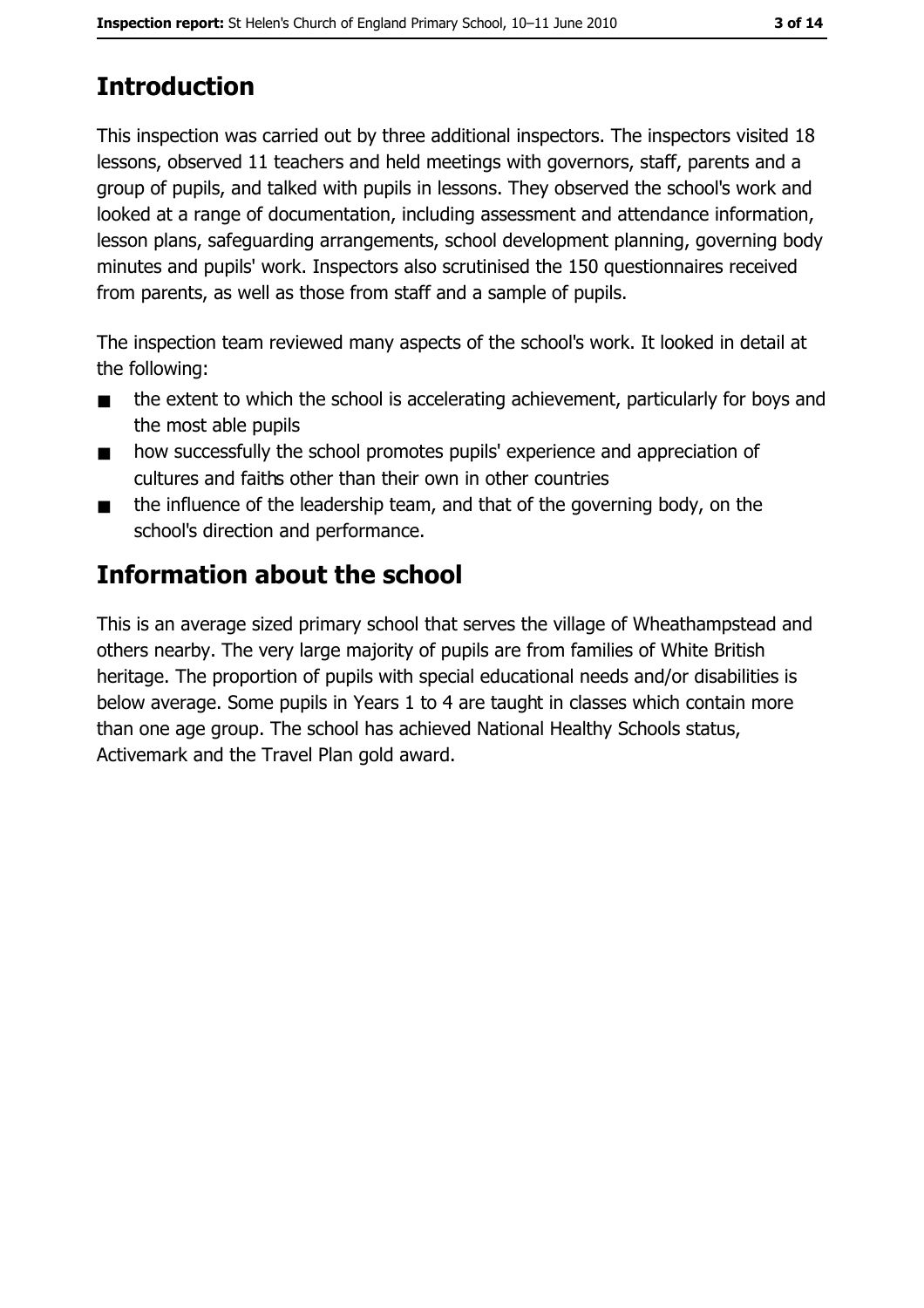Inspection grades: 1 is outstanding, 2 is good, 3 is satisfactory, and 4 is inadequate Please turn to the glossary for a description of the grades and inspection terms

# **Inspection judgements**

## Overall effectiveness: how good is the school?

### The school's capacity for sustained improvement

## **Main findings**

This is an outstanding school. Staff, pupils and parents are proud of their school and the education it provides. It successfully nurtures an ethos of self-esteem and respect for others, which are central to the school's harmonious learning community. The very caring and supportive environment provides a secure foundation for the school's work. Consequently, pupils have outstanding attitudes to school and relish opportunities to take on additional responsibilities. This picture is reflected in the questionnaires completed by pupils where they all indicated that they really enjoy school. Pupils work exceptionally well in pairs and independently. These very strong features have a positive influence on pupils' outstanding progress, high levels of attainment, and excellent personal development. Parents and carers are overwhelmingly supportive of the school. One parent's comment sums up the views of others: 'I am delighted with the quality of teaching and care at St Helens. My family and I have returned after two years away and the school is actually better than I remember, if that is possible!'

With close support from staff, the headteacher has developed a school that is totally committed to gaining the best provision and outcomes for pupils and their families. Together with close support from well-informed governors, school leaders have an accurate understanding of where the school is now and of the improvements needed. These strengths provide a solid platform for learning and show that the school is extremely well placed to move forward. The school knows it must do more to help pupils develop a better understanding of people's backgrounds and communities globally. Subjects are frequently linked in innovative ways and detailed assessment procedures support successful teaching, which motivates and challenges pupils with interesting activities. Good, and sometimes outstanding, teaching and the pupils' eagerness to become fully involved, result in exceptionally good progress. Pupils benefit from well-paced lessons where they enjoy using their own ideas and working together. Typically, activities are well matched to pupils' prior attainment. Intervention work, including closely-tailored support for individual pupils, successfully makes up for lost ground in learning for those with special educational needs and/or disabilities. Consequently, work in lessons reflects the high attainment levels seen in the school's national test results and assessments over several years for pupils in Years 2 and 6. Pupils of minority ethnic heritage and boys and girls achieve equally well.

Very popular clubs and after-school activities provide pupils with many opportunities to develop interests and stimulate their creative and performance skills.

# What does the school need to do to improve further?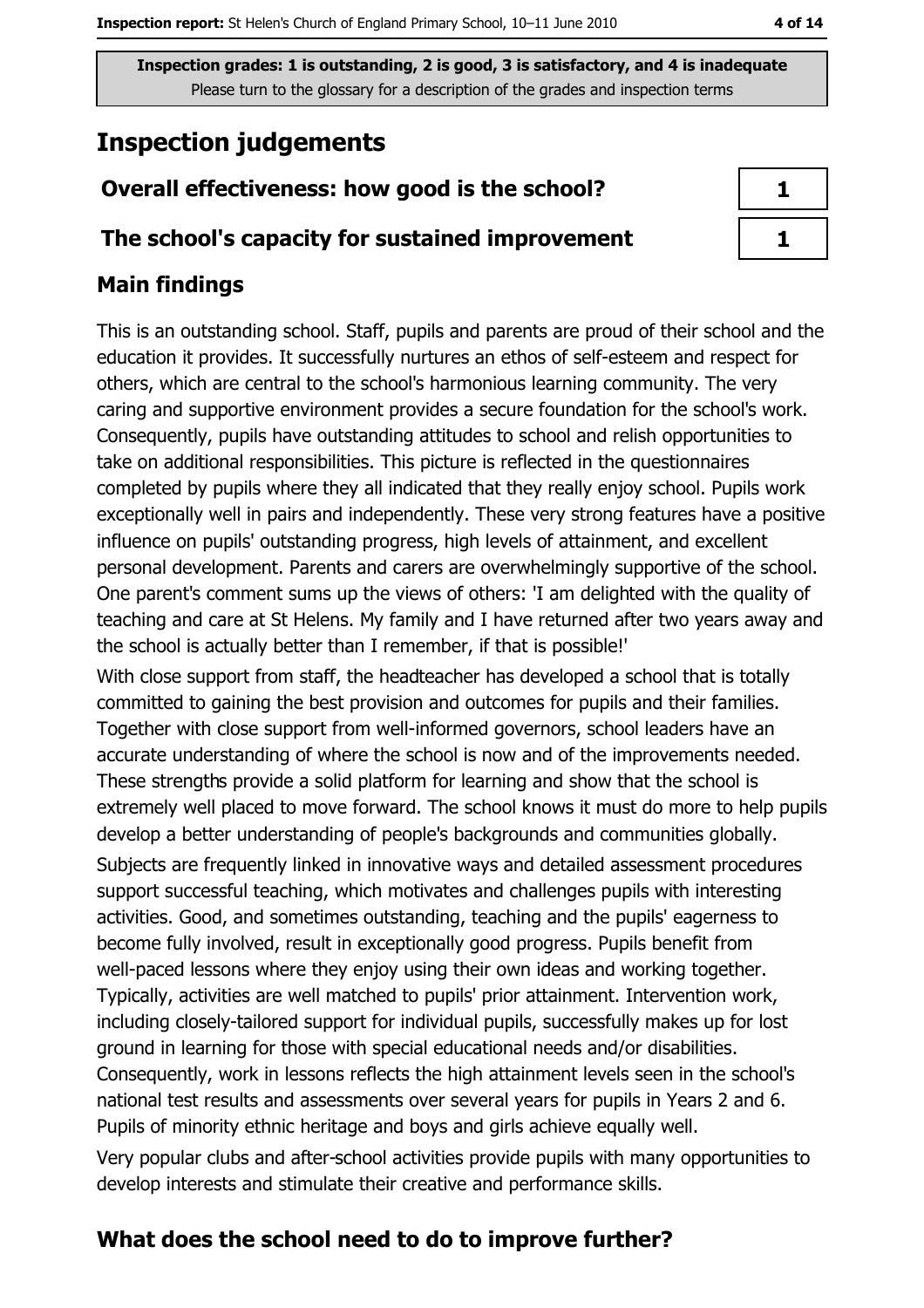$\mathbf{1}$ 

Inspection grades: 1 is outstanding, 2 is good, 3 is satisfactory, and 4 is inadequate Please turn to the glossary for a description of the grades and inspection terms

Extend the school's strategy for community cohesion by creating more opportunities for pupils to appreciate and value people from a wide variety of backgrounds and communities globally.

#### **Outcomes for individuals and groups of pupils**

The pupils' enjoyment of learning stands out, along with their eagerness to become fully involved in a range of engaging activities, for example, in English, mathematics and physical education. In assembly, pupils sing enthusiastically, tunefully and with much self assurance. Their extremely positive attitudes are typical of lessons and indicate the outstanding progress which they make. As a result, attainment is high. In English, pupils show a very good understanding of how to identify the key words from different texts and make succinct notes. In mathematics, pupils can explain, with confidence, the reasons behind their answers and the methods they used. Pupils show a great deal of independence and self-organisation when working in pairs and small groups. They are highly supportive of each other and in mathematics, for example, show great pride in getting the tasks right.

Children join Reception with expected levels of attainment. From this point, they make outstanding progress and reach high attainment levels by the end of Year 6, as indicated by the results of national tests and assessments over recent years. A dip in attainment in 2008 was due to the larger than usual proportions of pupils with special educational needs and/or disabilities and those who joined the school part way through their education. The school exceeded its challenging but realistic targets for both English and mathematics in 2009. Pupils in Year 2 consistently reach high levels of attainment, as reflected in the assessments over the past three vears. Pupils are on track to reach similar levels this year. There are no significant differences between the achievement of different groups of pupils, including those with special educational needs and/or disabilities.

Pupils say they like coming to school and flourish in the highly supportive and caring community. Respect and consideration for each other are at the heart of the school's work. These strong characteristics pervade the impeccable behaviour and caring approach taken by pupils who get on extremely well with each other. Pupils are happy, confident and willingly take on responsibility, including acting as monitors. Pupils' thoughtful behaviour is an outstanding factor in their successful learning. All these qualities contribute to the harmonious school community and make it one in which, 'Teachers are very friendly and lessons are fun,' as several pupils reported. Despite a relative shortcoming in pupils' understanding of people's backgrounds and communities in other parts of the world, such is the strength of other aspects that spiritual, moral, social and cultural development is outstanding. The school council provides very good opportunities for pupils to represent the views of others and develop leadership qualities. Helped by the school's innovative projects to encourage enterprise, such as those that involve creating and marketing a business project, pupils' personal skills are developing into important qualities for future life. Pupils show extremely good levels of understanding about personal safety in and out of school.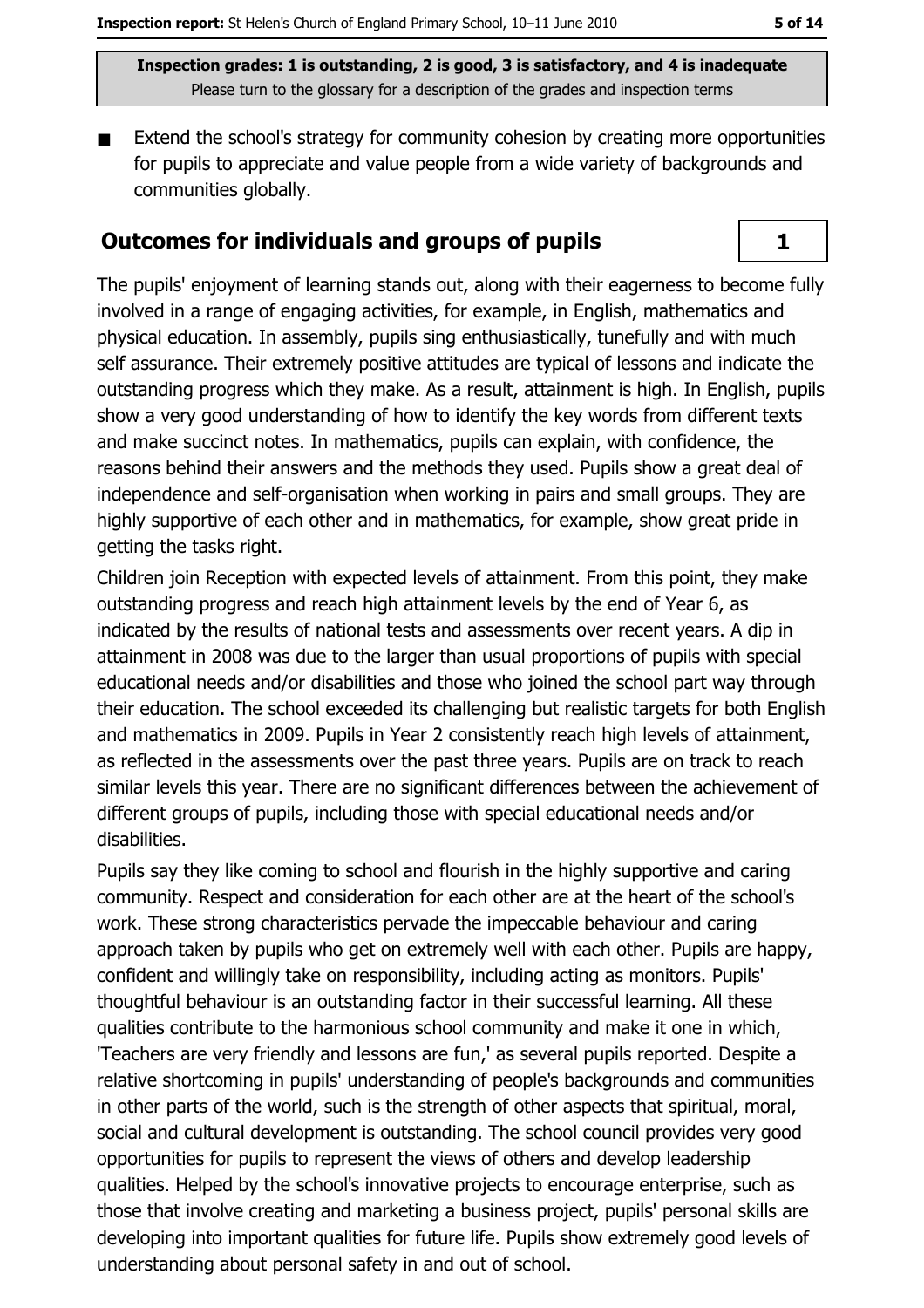These are the grades for pupils' outcomes

| Pupils' achievement and the extent to which they enjoy their learning                                                     |   |
|---------------------------------------------------------------------------------------------------------------------------|---|
| Taking into account:<br>Pupils' attainment <sup>1</sup>                                                                   | 1 |
| The quality of pupils' learning and their progress                                                                        | 1 |
| The quality of learning for pupils with special educational needs and/or<br>disabilities and their progress               | 1 |
| The extent to which pupils feel safe                                                                                      |   |
| <b>Pupils' behaviour</b>                                                                                                  |   |
| The extent to which pupils adopt healthy lifestyles                                                                       |   |
| The extent to which pupils contribute to the school and wider community                                                   |   |
| The extent to which pupils develop workplace and other skills that will<br>contribute to their future economic well-being |   |
| Taking into account:<br>Pupils' attendance <sup>1</sup>                                                                   |   |
| The extent of pupils' spiritual, moral, social and cultural development                                                   |   |

# How effective is the provision?

Consistently good, and sometimes outstanding, teaching is at the core of the school's high standards. Key strengths include detailed planning, engaging activities and a lively pace. Precise questioning is also used to probe pupils' understanding and capture their interest. Topics are used particularly well to link subjects, and reinforce and develop key skills. There is an occasional lack of challenge for the most able particularly at the beginning of lessons. Information from assessment is sometimes not used well enough to give pupils appropriately pitched tasks right at the start of lessons to ensure more able pupils move on swiftly. Timely reminders draw out misunderstandings and quickly quide pupils back on the right course. Teaching assistants give well-informed and close support to individuals.

The wide range of high quality displays gives an insight into the richness and diversity of the curriculum. The innovative curriculum provides a carefully constructed balance between basic skills in literacy and numeracy and the development of pupils' performance and creative skills in subjects such as physical education, music and art. The teaching of French adds a further positive dimension. The curriculum also takes

The grades for attainment and attendance are: 1 is high; 2 is above average; 3 is broadly average; and 4 is low.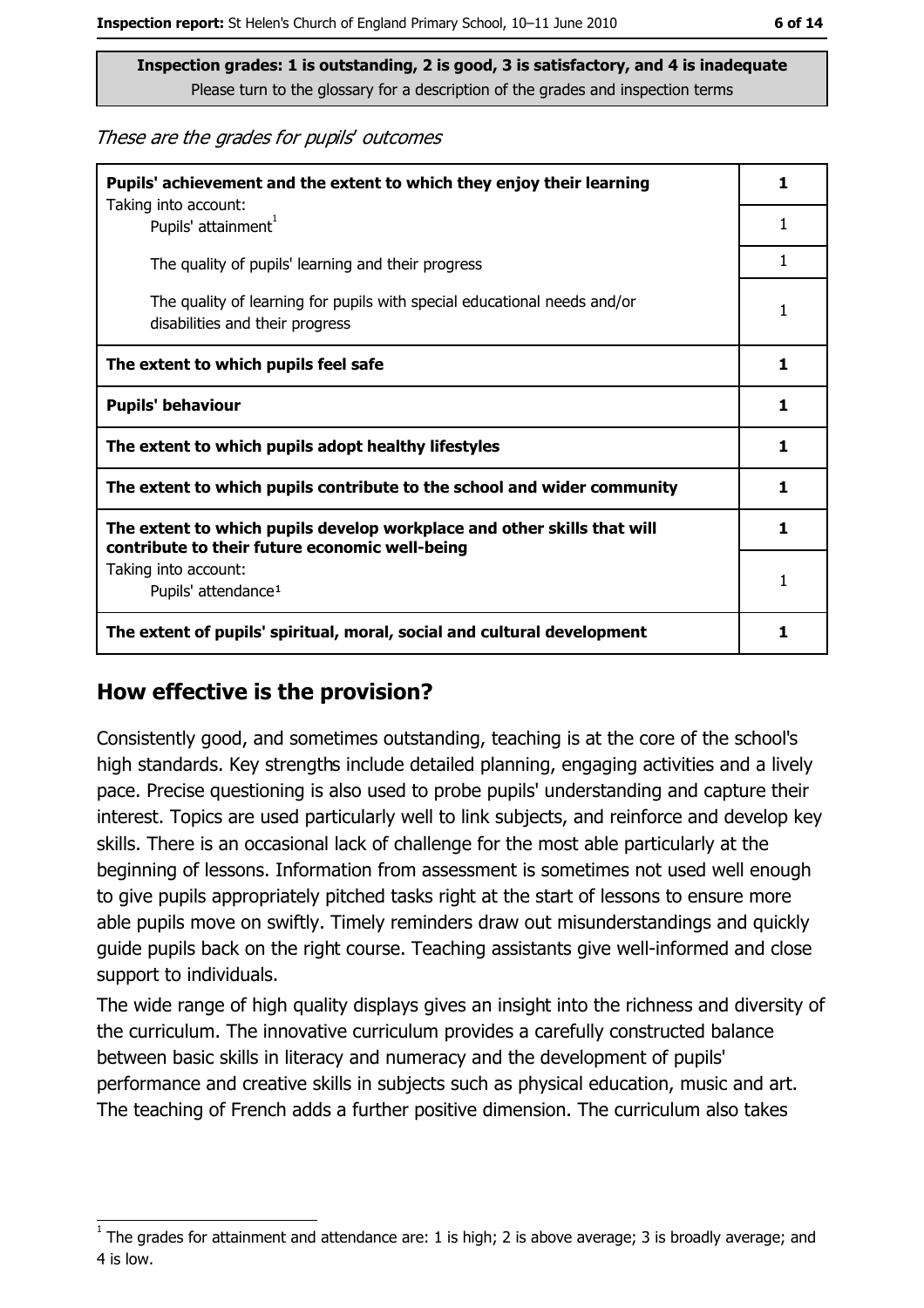#### Inspection grades: 1 is outstanding, 2 is good, 3 is satisfactory, and 4 is inadequate Please turn to the glossary for a description of the grades and inspection terms

very good account of the wide range of ability and every opportunity is taken to enhance learning by linking different subjects. The school has given additional attention to English, and particularly writing for boys, to ensure that their rate of progress is accelerated throughout the school. The curriculum is underpinned by the very good use of information and communication technology, which enhances learning and gives pupils access to a range of resources and opportunities for independent research. Pupils' experiences are further enriched by numerous trips locally and beyond, including a residential trip to Wales, and by a very well planned programme for personal, social and health education.

Care, guidance and support are outstanding and have a clear impact on improving outcomes for pupils. The exceptional pastoral care is recognised and valued by parents and carers. The close attention to pupils' health and well-being is reflected in the many opportunities for physical activity and the provision of healthy school meals. Individualised programmes of support are successfully compiled for pupils whose circumstances make them vulnerable, covering a number of personal and learning needs. These programmes are supplemented by rigorous tracking of each pupil's progress. Very close liaison with parents and outside agencies and closely tailored individual attention enables those with the greatest needs to gain confidence and self-esteem and to be very successful learners.

| The quality of teaching                                                                                    |  |
|------------------------------------------------------------------------------------------------------------|--|
| Taking into account:<br>The use of assessment to support learning                                          |  |
| The extent to which the curriculum meets pupils' needs, including, where<br>relevant, through partnerships |  |
| The effectiveness of care, guidance and support                                                            |  |

# How effective are leadership and management?

Extremely effective leadership and management have ensured outstanding outcomes for individuals and groups of learners. With very strong support from knowledgeable governors, the headteacher has established a school that demonstrates a commitment to developing each pupil's self-esteem and maintaining high standards.

Committed staff readily take on areas of responsibility and share in the school's collective leadership. They feel very well supported and their high expectations of where they want their pupils to be demonstrate a strong capacity for moving on.

The school promotes equality and tackles any form of discrimination extremely well. The school's monitoring procedures are very effective in identifying the needs of pupils and, as a result, all groups of pupils make outstanding progress. Staff and governors have a very clear and accurate view of the school's strengths and areas for improvement. Governors work very closely with the school and share in its rigorous monitoring and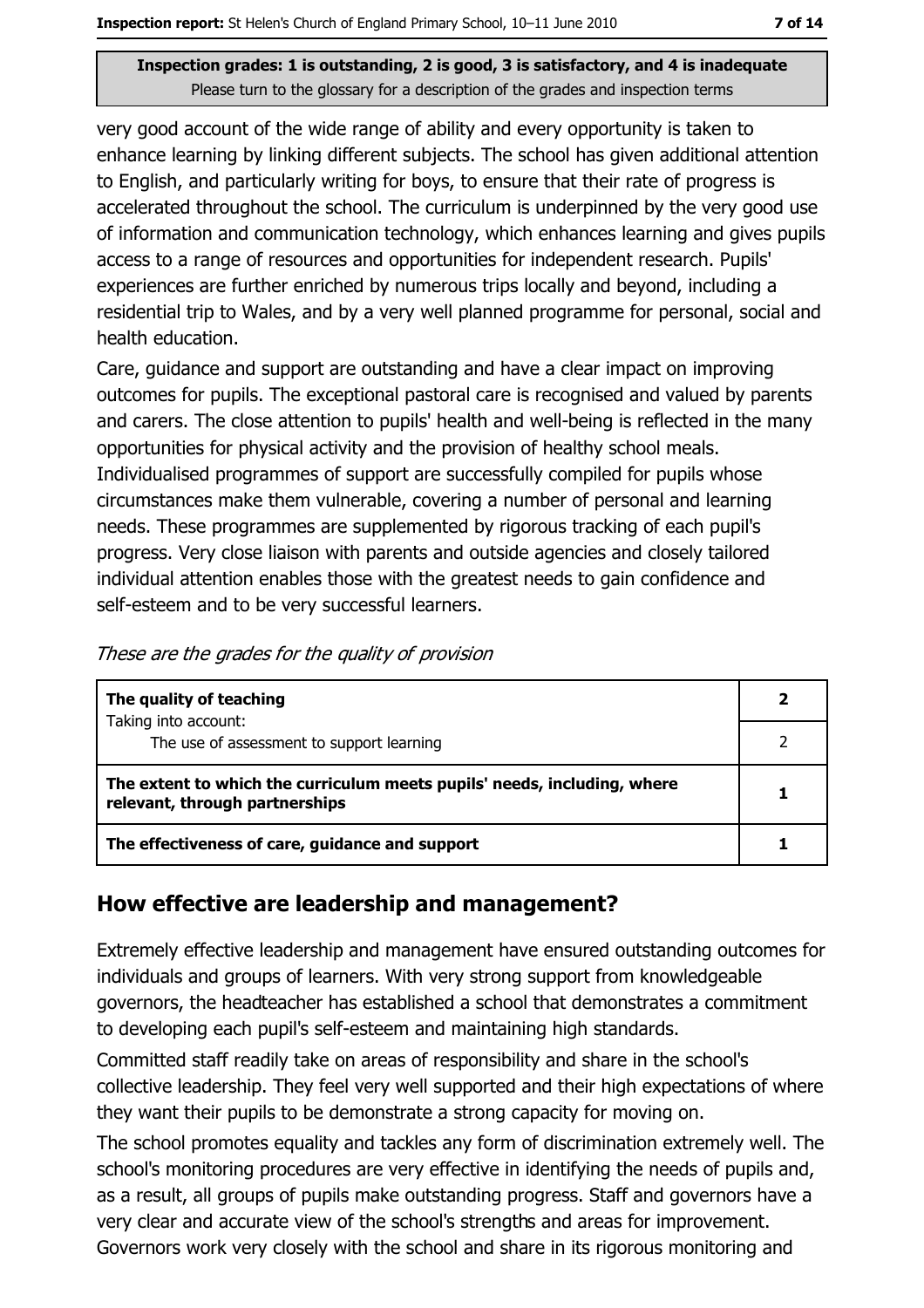evaluation. They have exceptionally good links to all aspects of the school's work. Very detailed and well-organised procedures ensure that safeguarding arrangements are carefully followed. The school uses well embedded and reliable quality assurance and risk assessment systems.

The school's work in partnership with other organisations is excellent. Detailed planning shows a systematic approach to developing and sustaining links and partnerships with other schools nearby and outside agencies. The school has an excellent understanding of local needs, although it knows it must do more to help pupils gain a better understanding of people's backgrounds and communities in other parts of the world. Parents are given a wide range of opportunities to give their views on the school and benefit from regular newsletters, electronic mail and access to their own website.

These are the grades for leadership and management

| The effectiveness of leadership and management in embedding ambition and<br>driving improvement                                                                     |                         |
|---------------------------------------------------------------------------------------------------------------------------------------------------------------------|-------------------------|
| Taking into account:<br>The leadership and management of teaching and learning                                                                                      |                         |
| The effectiveness of the governing body in challenging and supporting the<br>school so that weaknesses are tackled decisively and statutory responsibilities<br>met |                         |
| The effectiveness of the school's engagement with parents and carers                                                                                                | 1                       |
| The effectiveness of partnerships in promoting learning and well-being                                                                                              |                         |
| The effectiveness with which the school promotes equality of opportunity and<br>tackles discrimination                                                              | 1                       |
| The effectiveness of safeguarding procedures                                                                                                                        | $\overline{2}$          |
| The effectiveness with which the school promotes community cohesion                                                                                                 | $\overline{\mathbf{2}}$ |
| The effectiveness with which the school deploys resources to achieve<br>value for money                                                                             |                         |

# **Early Years Foundation Stage**

Children's needs are identified early and excellent leadership and management make certain that detailed planning takes very good account of their starting points. Consequently, well-planned topics ensure all areas of learning are covered with a particular focus on reading, speaking, listening, writing, and number skills. Adults respond skilfully and exceptionally good support is given to children with special educational needs and/or disabilities. Children listen attentively, play together very well, and thoroughly enjoy participating in a wide range of stimulating activities. Children are very keen to explore activities and find things out for themselves while chattering to each other. New experiences, both indoors and outdoors, captivate and fully engage children so they make exceptionally good progress in all areas of learning.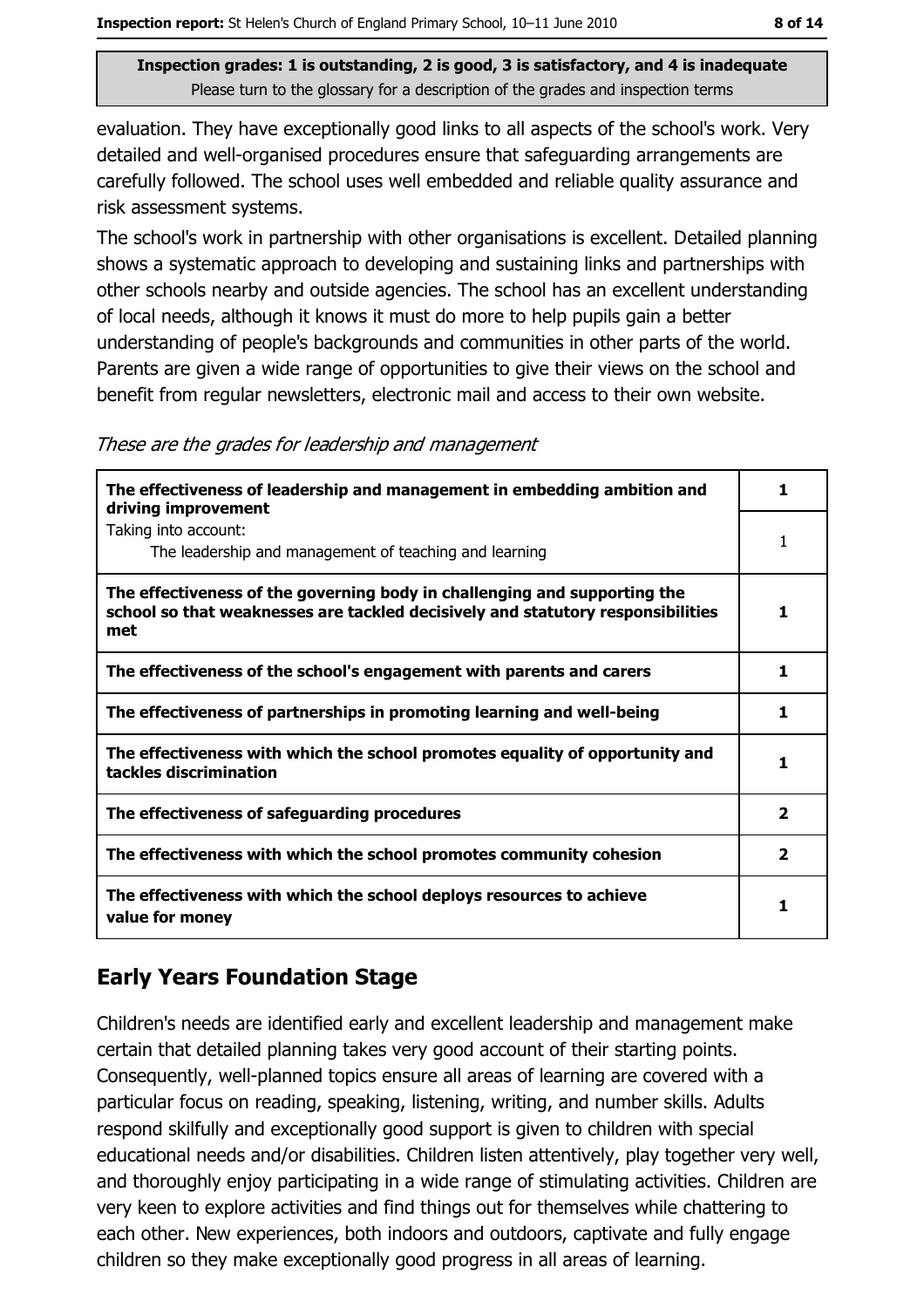Inspection grades: 1 is outstanding, 2 is good, 3 is satisfactory, and 4 is inadequate Please turn to the glossary for a description of the grades and inspection terms

Working closely with parents, staff give closely targeted support to both teacher-initiated activities and those which children choose for themselves. Children are nurtured from the very start. As a result, they settle quickly, are eager to learn and are very well prepared for entry to Year 1.

These are the grades for the Early Years Foundation Stage

| <b>Overall effectiveness of the Early Years Foundation Stage</b>                             |  |  |
|----------------------------------------------------------------------------------------------|--|--|
| Taking into account:<br>Outcomes for children in the Early Years Foundation Stage            |  |  |
| The quality of provision in the Early Years Foundation Stage                                 |  |  |
| The effectiveness of leadership and management of the Early Years<br><b>Foundation Stage</b> |  |  |

## **Views of parents and carers**

The response rate was higher than usual and almost all guestionnaires were positive. Some of the few written comments expressed considerable satisfaction with the school. These included positive remarks about the caring and supportive environment and the quality of teaching.

A very small minority of parents and carers recorded reservations over a very small number of issues, including the way the school takes account of concerns and complaints. These reservations were not reflected in the very large majority of comments and the inspection found evidence to indicate that the school holds a number of meetings for parents, including a parents' forum which was introduced recently.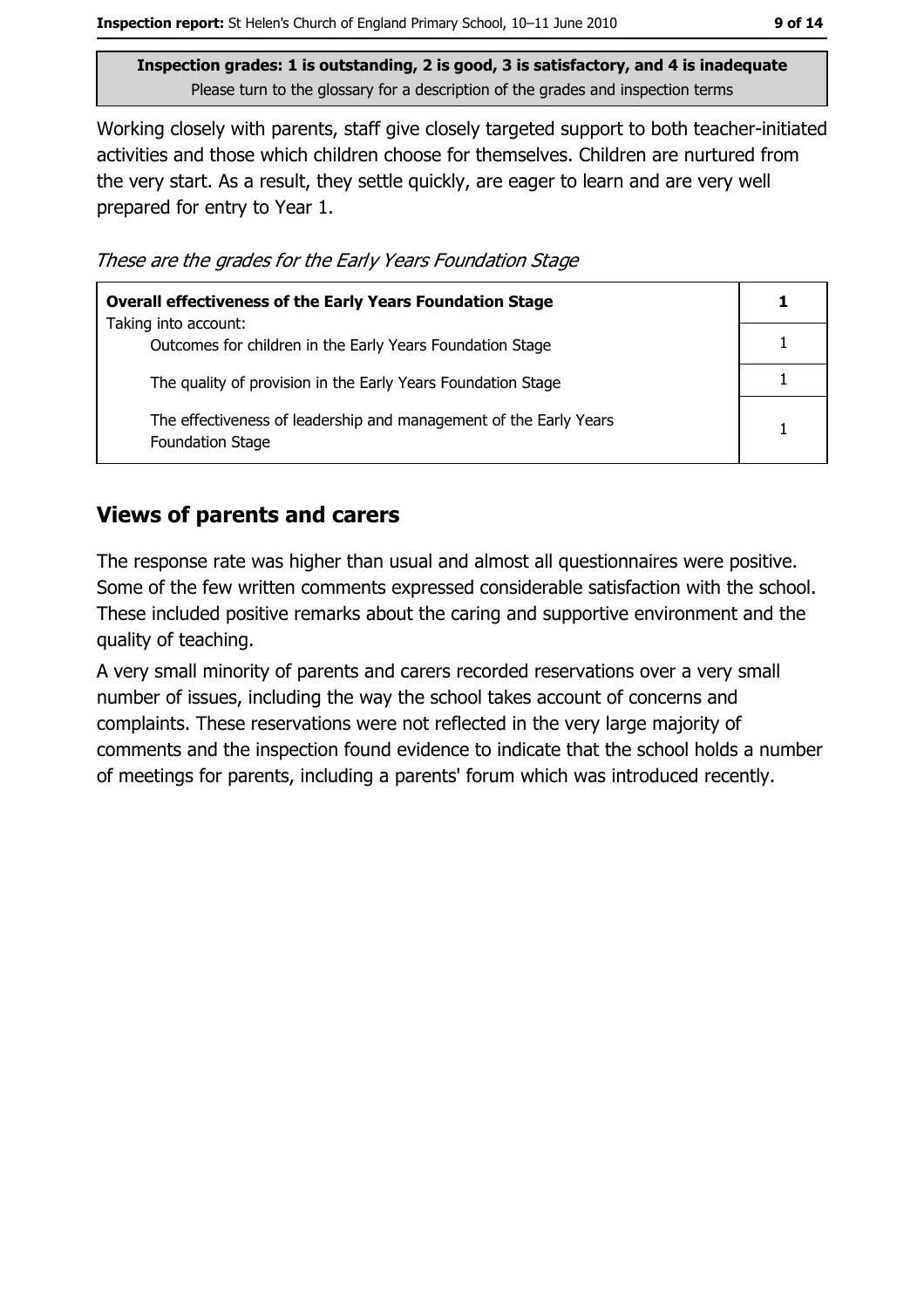#### Responses from parents and carers to Ofsted's questionnaire

Ofsted invited all the registered parents and carers of pupils registered at St Helen's Church of England Primary School to complete a questionnaire about their views of the school.

In the questionnaire, parents and carers were asked to record how strongly they agreed with 13 statements about the school. The inspection team received 150 completed questionnaires by the end of the on-site inspection. In total, there are 257 pupils registered at the school.

| <b>Statements</b>                                                                                                                                                                                                                                       | <b>Strongly</b><br><b>Agree</b> |               | <b>Agree</b> |               | <b>Disagree</b> |                | <b>Strongly</b><br>disagree |                |
|---------------------------------------------------------------------------------------------------------------------------------------------------------------------------------------------------------------------------------------------------------|---------------------------------|---------------|--------------|---------------|-----------------|----------------|-----------------------------|----------------|
|                                                                                                                                                                                                                                                         | <b>Total</b>                    | $\frac{0}{0}$ | <b>Total</b> | $\frac{0}{0}$ | <b>Total</b>    | $\frac{0}{0}$  | <b>Total</b>                | $\frac{0}{0}$  |
| My child enjoys school                                                                                                                                                                                                                                  | 97                              | 65            | 49           | 33            | $\overline{4}$  | 3              | $\mathbf 0$                 | $\mathbf 0$    |
| The school keeps my child<br>safe                                                                                                                                                                                                                       | 104                             | 69            | 45           | 30            | $\mathbf{1}$    | $\mathbf{1}$   | 0                           | $\mathbf 0$    |
| The school informs me<br>about my child's progress                                                                                                                                                                                                      | 56                              | 37            | 86           | 57            | 4               | 3              | 3                           | $\overline{2}$ |
| My child is making enough<br>progress at this school                                                                                                                                                                                                    | 64                              | 43            | 77           | 51            | 6               | 4              | $\overline{2}$              | $\mathbf{1}$   |
| The teaching is good at this<br>school                                                                                                                                                                                                                  | 76                              | 51            | 72           | 48            | 0               | 0              | 1                           | $\mathbf{1}$   |
| The school helps me to<br>support my child's learning                                                                                                                                                                                                   | 63                              | 42            | 78           | 52            | $\overline{7}$  | 5              | 1                           | $\mathbf{1}$   |
| The school helps my child to<br>have a healthy lifestyle                                                                                                                                                                                                | 74                              | 49            | 74           | 49            | $\mathbf{1}$    | 1              | 0                           | $\mathbf 0$    |
| The school makes sure that<br>my child is well prepared for<br>the future (for example<br>changing year group,<br>changing school, and for<br>children who are finishing<br>school, entering further or<br>higher education, or<br>entering employment) | 63                              | 42            | 76           | 51            | $\mathbf{1}$    | 1              | $\mathbf{1}$                | $\mathbf{1}$   |
| The school meets my child's<br>particular needs                                                                                                                                                                                                         | 63                              | 42            | 77           | 51            | 6               | 4              | 1                           | $\mathbf{1}$   |
| The school deals effectively<br>with unacceptable behaviour                                                                                                                                                                                             | 63                              | 42            | 77           | 51            | 6               | 4              | 1                           | $\mathbf{1}$   |
| The school takes account of<br>my suggestions and<br>concerns                                                                                                                                                                                           | 52                              | 35            | 72           | 48            | 12              | 8              | $\mathbf{1}$                | $\mathbf{1}$   |
| The school is led and<br>managed effectively                                                                                                                                                                                                            | 75                              | 50            | 62           | 41            | 6               | $\overline{4}$ | $\overline{2}$              | $\mathbf{1}$   |
| Overall, I am happy with my<br>child's experience at this<br>school                                                                                                                                                                                     | 87                              | 58            | 58           | 39            | $\overline{4}$  | 3              | 0                           | $\mathbf 0$    |

The table above summarises the responses that parents and carers made to each statement. The percentages indicate the proportion of parents and carers giving that response out of the total number of completed questionnaires. Where one or more parents and carers chose not to answer a particular question, the percentages will not add up to 100%.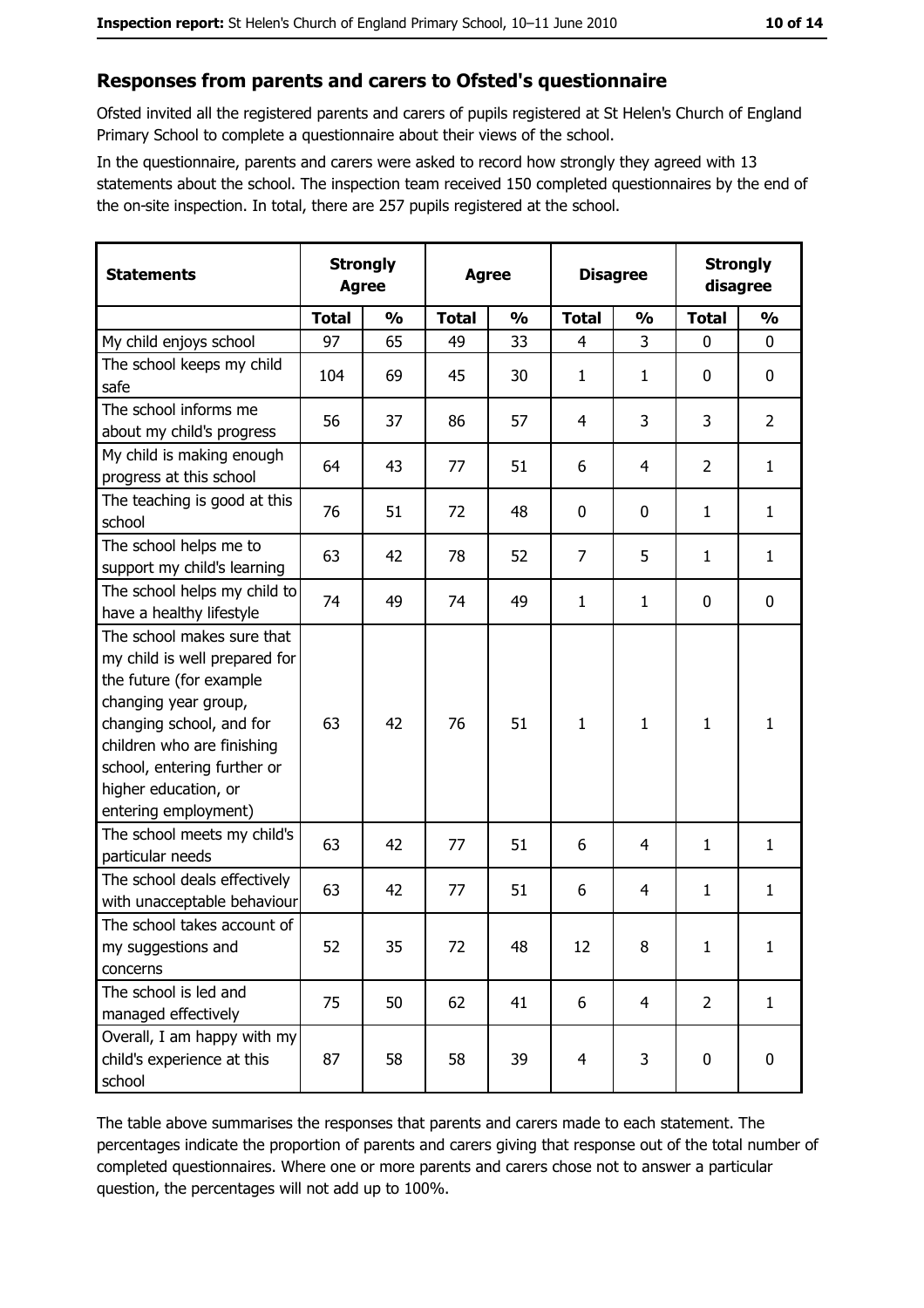# Glossary

| Grade   | <b>Judgement</b> | <b>Description</b>                                                                                                                                                                                                               |  |
|---------|------------------|----------------------------------------------------------------------------------------------------------------------------------------------------------------------------------------------------------------------------------|--|
| Grade 1 | Outstanding      | These features are highly effective. An oustanding<br>school provides exceptionally well for its pupils' needs.                                                                                                                  |  |
| Grade 2 | Good             | These are very positive features of a school. A school<br>that is good is serving its pupils well.                                                                                                                               |  |
| Grade 3 | Satisfactory     | These features are of reasonable quality. A satisfactory<br>school is providing adequately for its pupils.                                                                                                                       |  |
| Grade 4 | Inadequate       | These features are not of an acceptable standard. An<br>inadequate school needs to make significant<br>improvement in order to meet the needs of its pupils.<br>Ofsted inspectors will make further visits until it<br>improves. |  |

# What inspection judgements mean

## **Overall effectiveness of schools**

|                       | Overall effectiveness judgement (percentage of<br>schools) |      |                     |                   |
|-----------------------|------------------------------------------------------------|------|---------------------|-------------------|
| <b>Type of school</b> | <b>Outstanding</b>                                         | Good | <b>Satisfactory</b> | <b>Inadequate</b> |
| Nursery schools       | 51                                                         | 45   | 0                   | 4                 |
| Primary schools       | 6                                                          | 41   | 42                  | 10                |
| Secondary schools     | 8                                                          | 34   | 44                  | 14                |
| Sixth forms           | 10                                                         | 37   | 50                  | 3                 |
| Special schools       | 32                                                         | 38   | 25                  | 5                 |
| Pupil referral units  | 12                                                         | 43   | 31                  | 14                |
| All schools           | 9                                                          | 40   | 40                  | 10                |

New school inspection arrangements were introduced on 1 September 2009. This means that inspectors now make some additional judgements that were not made previously.

The data in the table above is for the period 1 September to 31 December 2009 and is the most recently published data available (see www.ofsted.gov.uk). Please note that the sample of schools inspected during the autumn term 2009 was not representative of all schools nationally, as weaker schools are inspected more frequently than good or outstanding schools.

Percentages are rounded and do not always add exactly to 100. Secondary school figures include those that have sixth forms, and sixth form figures include only the data specifically for sixth form inspection judgements.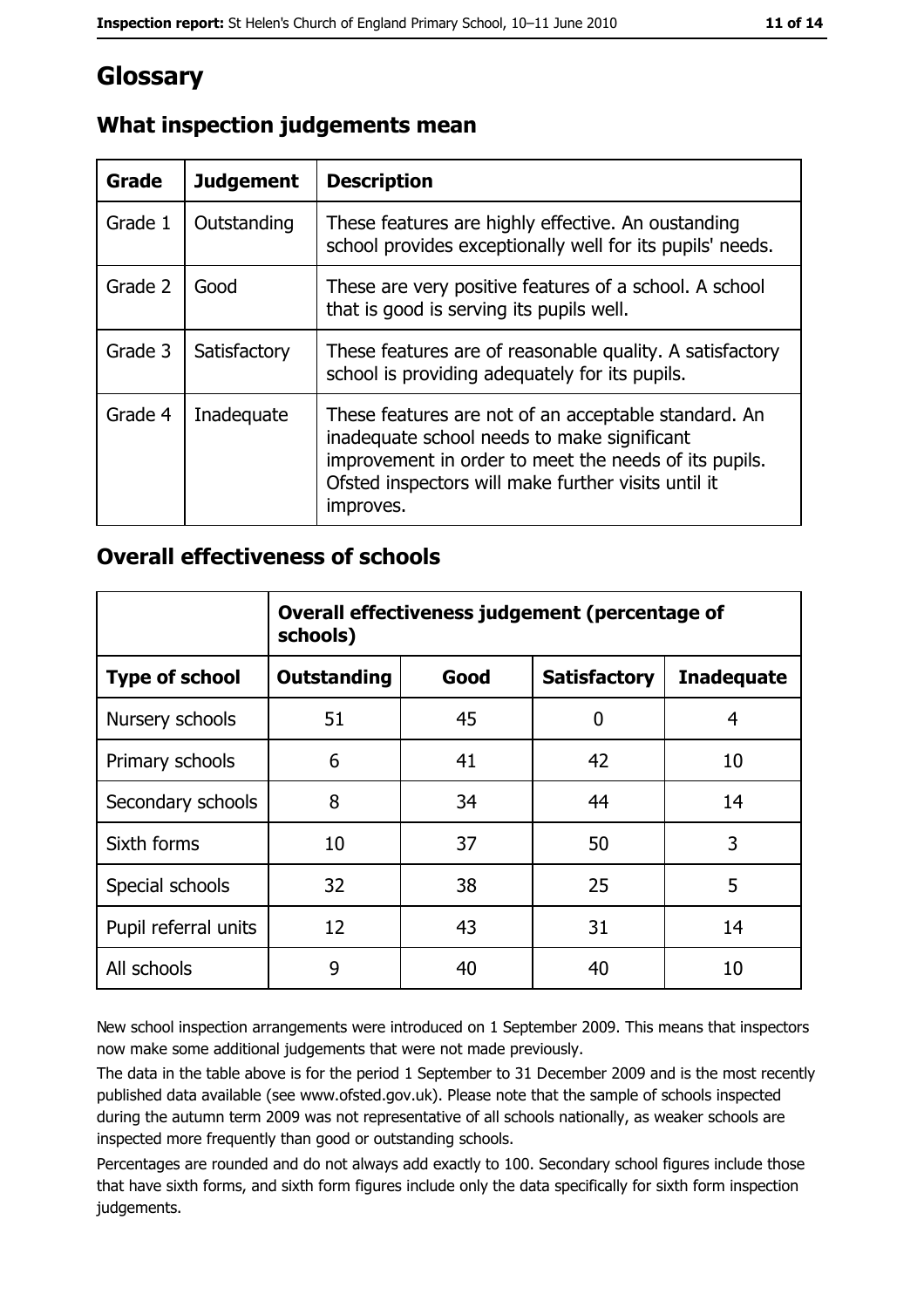# **Common terminology used by inspectors**

| Achievement:                  | the progress and success of a pupil in<br>their learning, development or training.                                                                                                                                                                                                                           |
|-------------------------------|--------------------------------------------------------------------------------------------------------------------------------------------------------------------------------------------------------------------------------------------------------------------------------------------------------------|
| Attainment:                   | the standard of the pupils' work shown by<br>test and examination results and in<br>lessons.                                                                                                                                                                                                                 |
| Capacity to improve:          | the proven ability of the school to<br>continue improving. Inspectors base this<br>judgement on what the school has<br>accomplished so far and on the quality of<br>its systems to maintain improvement.                                                                                                     |
| Leadership and management:    | the contribution of all the staff with<br>responsibilities, not just the headteacher,<br>to identifying priorities, directing and<br>motivating staff and running the school.                                                                                                                                |
| Learning:                     | how well pupils acquire knowledge,<br>develop their understanding, learn and<br>practise skills and are developing their<br>competence as learners.                                                                                                                                                          |
| <b>Overall effectiveness:</b> | inspectors form a judgement on a school's<br>overall effectiveness based on the findings<br>from their inspection of the school. The<br>following judgements, in particular,<br>influence what the overall effectiveness<br>judgement will be.                                                               |
|                               | The school's capacity for sustained<br>improvement.<br>Outcomes for individuals and groups<br>of pupils.<br>The quality of teaching.<br>The extent to which the curriculum<br>meets pupil's needs, including where<br>relevant, through partnerships.<br>The effectiveness of care, guidance<br>and support. |
| Progress:                     | the rate at which pupils are learning in<br>lessons and over longer periods of time. It<br>is often measured by comparing the<br>pupils' attainment at the end of a key<br>stage with their attainment when they<br>started.                                                                                 |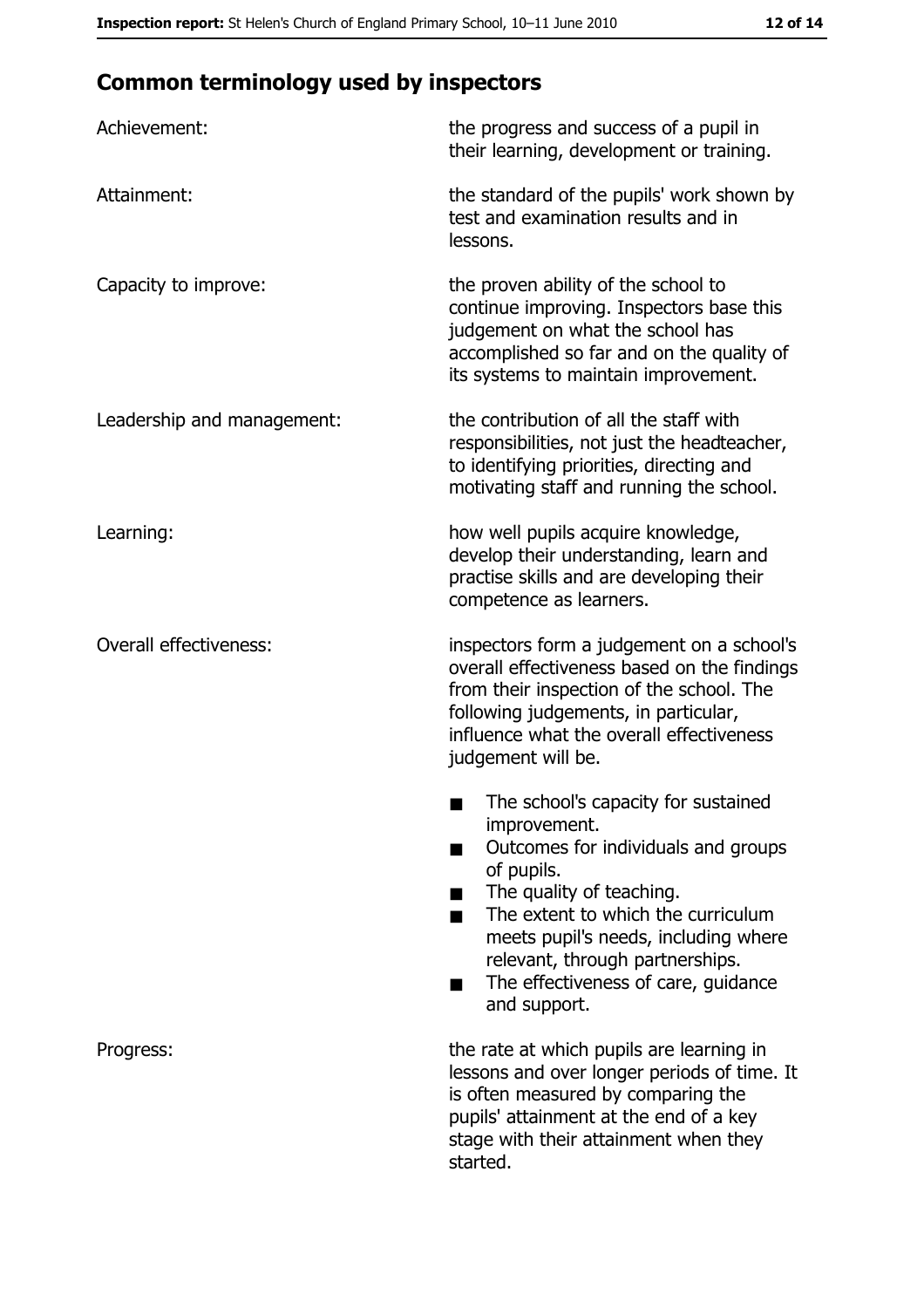This letter is provided for the school, parents and carers to share with their children. It describes Ofsted's main findings from the inspection of their school.



14 June 2010

Dear Pupils

Inspection of St Helen's Church of England Primary School, St Albans, AL4 8AN

We very much enjoyed our visit to your school and thank you for making us feel so welcome. This letter is to tell you about some of the things we found while we were with you. Yours is an excellent school and you are exceptionally good at helping to make it run smoothly. You told us it is also a place where you want to be, make lots of friends, and enjoy taking part in the many interesting and exciting clubs and activities. Almost all your parents are happy with the school as well.

Here are some more important things about your school:

- $\blacksquare$ you make good, and sometimes excellent, progress in lessons and you enjoy your work
- vour work is of a high standard and it often shows creativity and imagination  $\blacksquare$
- you are considerate towards each other  $\blacksquare$
- staff take exceptionally good care of you, and make sure that you know exactly  $\blacksquare$ what to do to keep safe
- vou have an excellent understanding of what makes for a healthy lifestyle and  $\blacksquare$ healthy eating.

To make things even better for you, your school has been asked to:

help you to understand more about people's backgrounds and communities around the world.

You can help by continuing to work hard at the tasks and activities you are given. We wish each one of you every success in your future education and hope that you continue to enjoy learning as much as you do now.

Yours sincerely

Paul Canham

Lead inspector